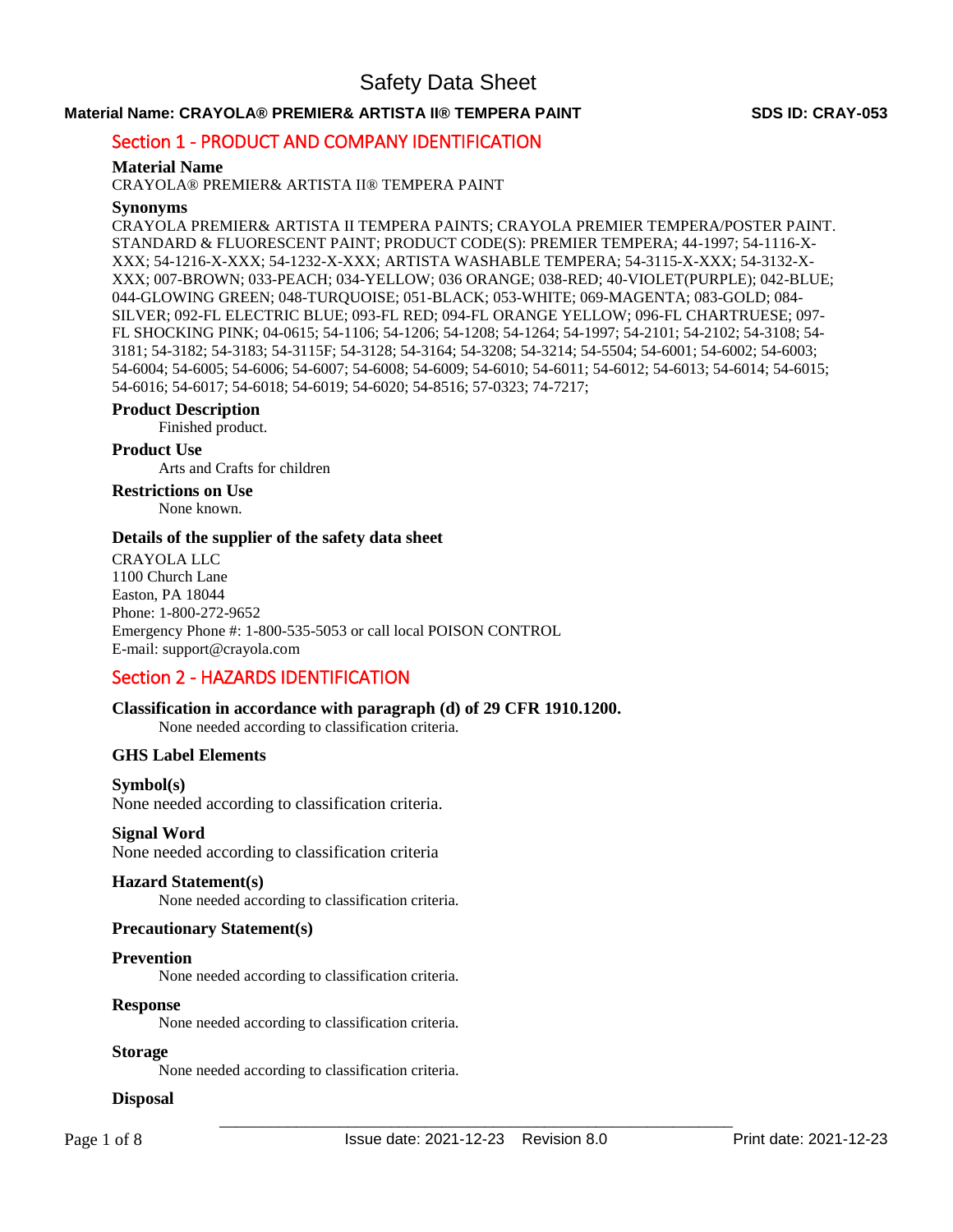### **Material Name: CRAYOLA® PREMIER& ARTISTA II® TEMPERA PAINT SDS ID: CRAY-053**

Dispose in accordance with all applicable federal, state/regional and local laws and regulations.

### **Other Hazards**

None known.

### Section 3 - COMPOSITION / INFORMATION ON INGREDIENTS

| <b>CAS</b>    | <b>Component Name</b>                                                                                                                                                                                                    | <b>Percent</b> |
|---------------|--------------------------------------------------------------------------------------------------------------------------------------------------------------------------------------------------------------------------|----------------|
| Not available | Product has been certified as nontoxic by the Art $\&$<br>Creative Materials Institute, Inc. and conforms to ASM<br>D 4236 standard practice for labeling art materials for<br>acute and chronic adverse health hazards. | 100            |

### Section 4 - FIRST AID MEASURES

#### **Inhalation**

It is unlikely that emergency treatment will be required. Remove from exposure. Get medical attention, if needed.

#### **Skin**

It is unlikely that emergency treatment will be required. If adverse effects occur, wash with soap or mild detergent and large amounts of water. Get medical attention, if needed.

### **Eyes**

It is unlikely that emergency treatment will be required. Flush eyes with plenty of water for at least 15 minutes. If eye irritation persists: Get medical advice/attention.

### **Ingestion**

Call a poison control center or doctor immediately for treatment advice.

### **Most Important Symptoms/Effects**

#### **Acute**

No information on significant adverse effects.

#### **Delayed**

No information on significant adverse effects.

### **Indication of any immediate medical attention and special treatment needed**

Treat symptomatically and supportively.

### Section 5 - FIRE FIGHTING MEASURES

### **Extinguishing Media**

### **Suitable Extinguishing Media**

Carbon dioxide, regular dry chemical, regular foam, water.

### **Unsuitable Extinguishing Media**

None known.

### **Special Hazards Arising from the Chemical**

Slight fire hazard.

### **Hazardous Combustion Products**

Oxides of carbon.

### **Fire Fighting Measures**

Move container from fire area if it can be done without risk. Use extinguishing agents appropriate for surrounding fire. Stay upwind and keep out of low areas. Avoid inhalation of material or combustion byproducts.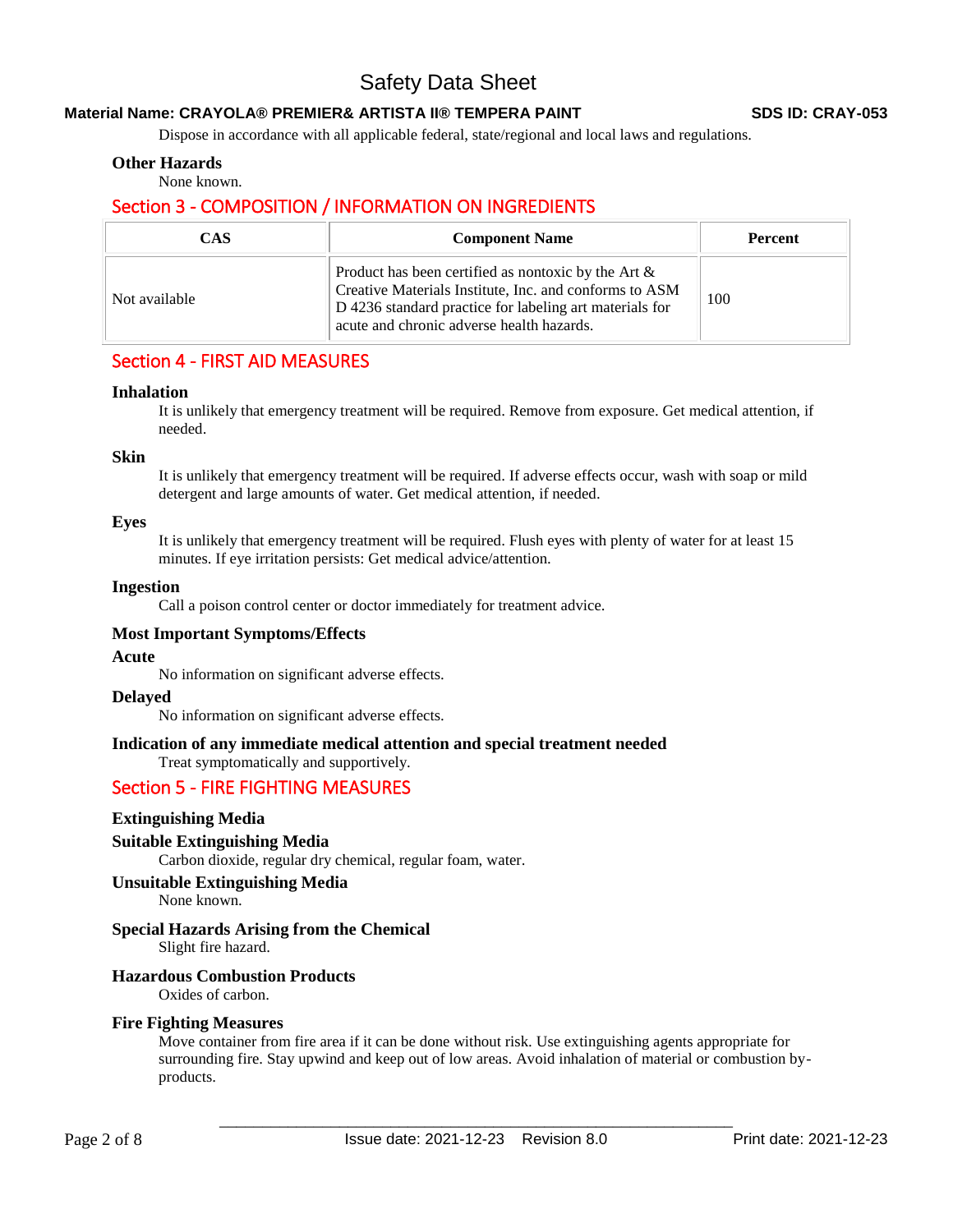### **Material Name: CRAYOLA® PREMIER& ARTISTA II® TEMPERA PAINT SDS ID: CRAY-053**

### **Special Protective Equipment and Precautions for Firefighters**

Wear protective clothing and equipment suitable for the surrounding fire.

### Section 6 - ACCIDENTAL RELEASE MEASURES

### **Personal Precautions, Protective Equipment and Emergency Procedures**

Wear personal protective clothing and equipment, see Section 8.

### **Methods and Materials for Containment and Cleaning Up**

Stop leak if possible without personal risk. Absorb with sand or other non-combustible material. Collect spilled material in appropriate container for reuse or disposal.

### Section 7 - HANDLING AND STORAGE

#### **Precautions for Safe Handling**

Wash thoroughly after handling.

### **Conditions for Safe Storage, Including any Incompatibilities**

None needed according to classification criteria. Store and handle in accordance with all current regulations and standards. See original container for storage recommendations. Keep separated from incompatible substances.

### **Incompatible Materials**

Oxidizing agents.

### Section 8 - EXPOSURE CONTROLS / PERSONAL PROTECTION

### **Component Exposure Limits**

The following constituents are the only constituents of the product which have a PEL, TLV or other recommended exposure limit. At this time, the other constituents have no known exposure limits.

### **ACGIH - Threshold Limit Values - Biological Exposure Indices (BEI)**

There are no biological limit values for any of this product's components.

### **Engineering Controls**

Based on available information, additional ventilation is not required.

#### **Individual Protection Measures, such as Personal Protective Equipment**

#### **Eye/face protection**

Eye protection not required under normal conditions.

#### **Skin Protection**  Protective clothing is not required under normal conditions.

### **Respiratory Protection**

No respirator is required under normal conditions of use. Under conditions of frequent use or heavy exposure, respiratory protection may be needed.

### **Glove Recommendations**

Protective gloves are not required under normal conditions.

### Section 9 - PHYSICAL AND CHEMICAL PROPERTIES

| Appearance            | various colors<br>liquid | <b>Physical State</b> | liquid                  |
|-----------------------|--------------------------|-----------------------|-------------------------|
| Odor                  | slight odor.             | Color                 | <b>Not</b><br>available |
| <b>Odor Threshold</b> | Not available            | рH                    | $8.2 - 9$               |
| <b>Melting Point</b>  | Not available            | <b>Boiling Point</b>  | Not.<br>available       |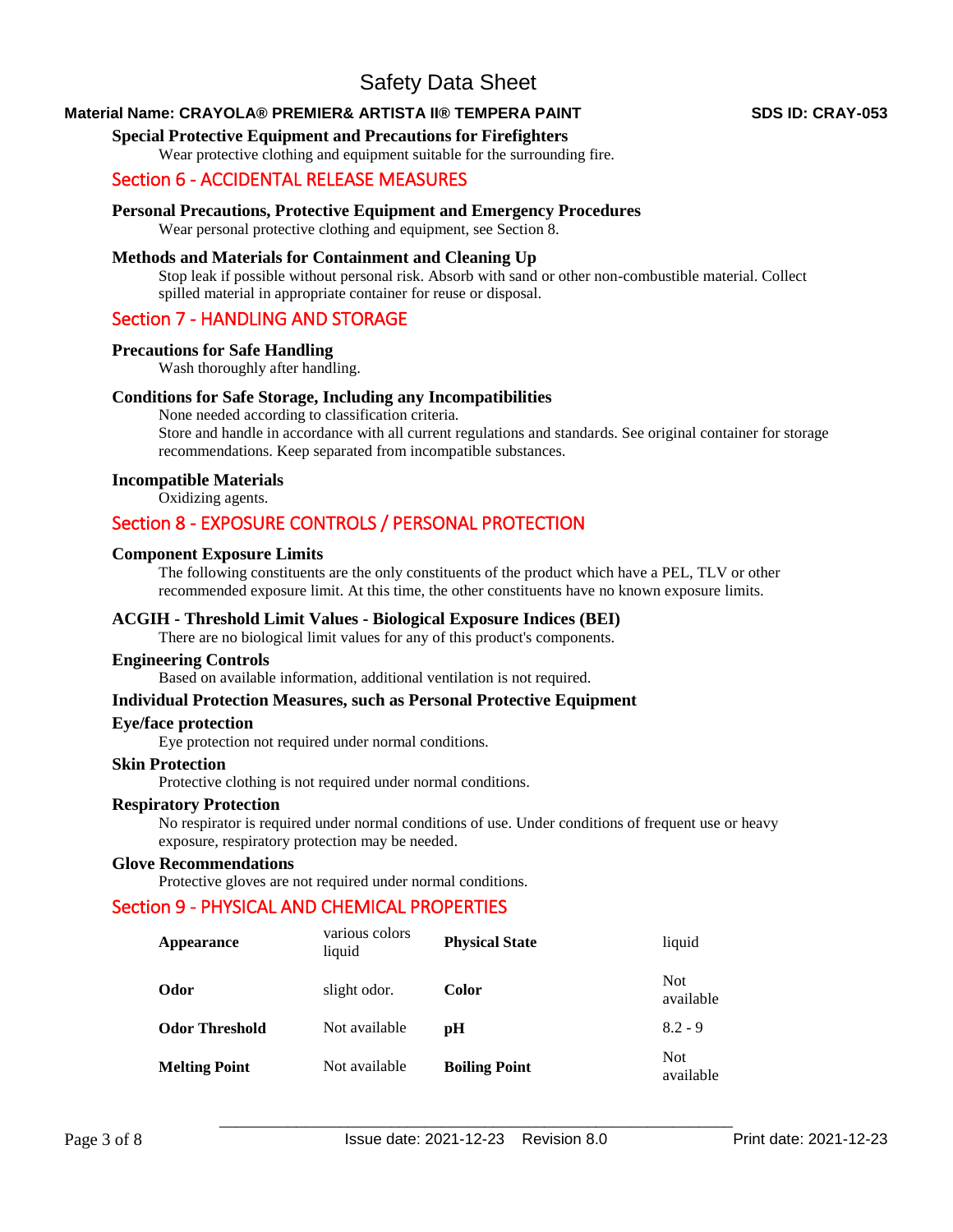### **Material Name: CRAYOLA® PREMIER& ARTISTA II® TEMPERA PAINT SDS ID: CRAY-053**

| <b>Boiling Point Range</b>                 | Not available | <b>Freezing point</b>                             | <b>Not</b><br>available |
|--------------------------------------------|---------------|---------------------------------------------------|-------------------------|
| <b>Evaporation Rate</b>                    | Not available | Flammability (solid, gas)                         | Not.<br>available       |
| <b>Autoignition</b><br><b>Temperature</b>  | Not available | <b>Flash Point</b>                                | <b>Not</b><br>available |
| <b>Lower Explosive Limit</b> Not available |               | <b>Decomposition temperature</b>                  | <b>Not</b><br>available |
| <b>Upper Explosive Limit</b> Not available |               | <b>Vapor Pressure</b>                             | <b>Not</b><br>available |
| Vapor Density (air=1)                      | Not available | <b>Specific Gravity (water=1)</b>                 | $10.1 - 10.3$           |
| <b>Water Solubility</b>                    | (Soluble)     | <b>Partition coefficient: n-</b><br>octanol/water | <b>Not</b><br>available |
| <b>Viscosity</b>                           | 40            | <b>Kinematic viscosity</b>                        | <b>Not</b><br>available |
| <b>Solubility (Other)</b>                  | Not available | <b>Density</b>                                    | <b>Not</b><br>available |
| <b>Physical Form</b>                       | Liquid.       | Molecular Weight                                  | <b>Not</b><br>available |

### Section 10 - STABILITY AND REACTIVITY

### **Reactivity**

No reactivity hazard is expected.

#### **Chemical Stability**

Stable at normal temperatures and pressure.

### **Possibility of Hazardous Reactions**

Will not polymerize.

### **Conditions to Avoid** None reported.

### **Incompatible Materials**

Oxidizing agents.

## **Hazardous decomposition products**

None known.

#### **Thermal decomposition products**  Oxides of carbon.

## Section 11 - TOXICOLOGICAL INFORMATION

### **Information on Likely Routes of Exposure**

#### **Inhalation**

No information on significant adverse effects.

### **Skin Contact**

No information on significant adverse effects.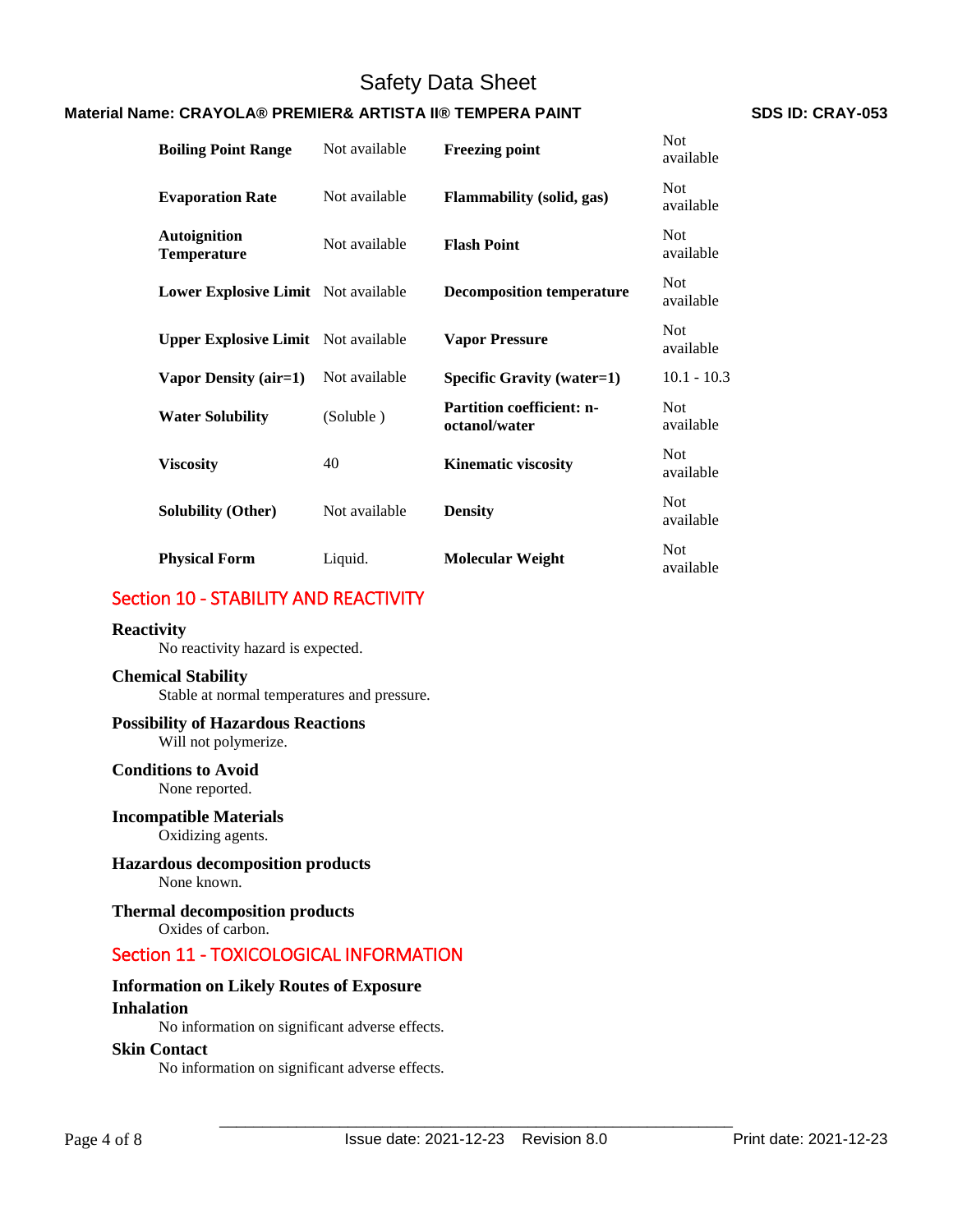### **Material Name: CRAYOLA® PREMIER& ARTISTA II® TEMPERA PAINT SDS ID: CRAY-053**

### **Eye Contact**

No information on significant adverse effects.

### **Ingestion**

No information on significant adverse effects.

### **Acute and Chronic Toxicity**

### **Component Analysis - LD50/LC50**

The components of this material have been reviewed in various sources and no selected endpoints have been identified.

### **Product Toxicity Data**

#### **Acute Toxicity Estimate**

No data available.

### **Immediate Effects**

None.

# **Delayed Effects**

None.

### **Irritation/Corrosivity Data**

None.

### **Respiratory Sensitization**

No information available for the product.

### **Dermal Sensitization**

No information available for the product.

### **Component Carcinogenicity**

None of this product's components are listed by ACGIH, IARC, NTP, DFG or OSHA. No information available for the product.

### **Germ Cell Mutagenicity**

No information available for the product.

### **Tumorigenic Data**

No information available for the product.

#### **Reproductive Toxicity**

No information available for the product.

### **Specific Target Organ Toxicity - Single Exposure**

No target organs identified.

### **Specific Target Organ Toxicity - Repeated Exposure**

No target organs identified.

### **Aspiration hazard**

Not expected to be an aspiration hazard.

### **Medical Conditions Aggravated by Exposure**

No data available.

### Section 12 - ECOLOGICAL INFORMATION

### **Component Analysis - Aquatic Toxicity**

No LOLI ecotoxicity data are available for this product's components.

### **Persistence and Degradability**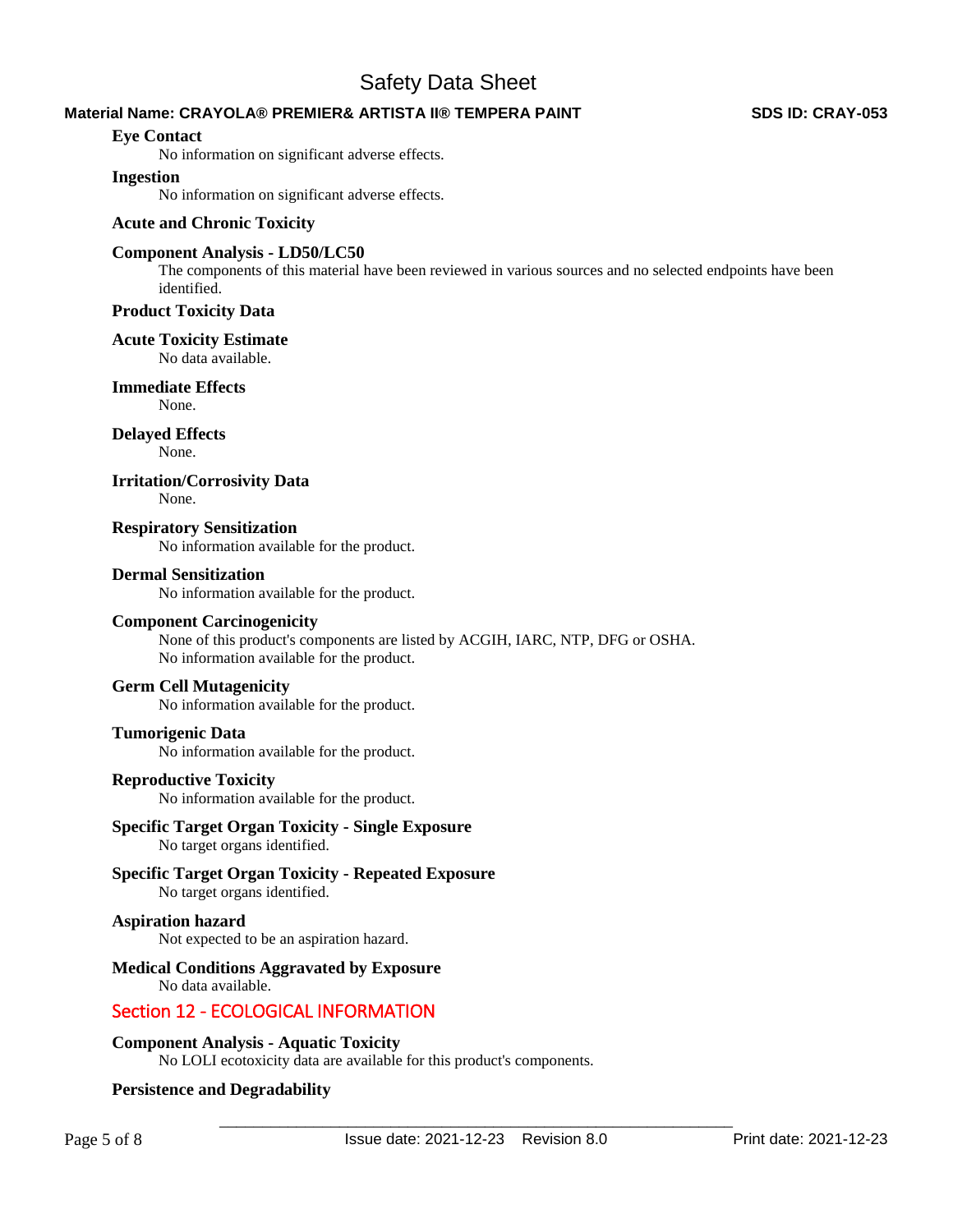### **Material Name: CRAYOLA® PREMIER& ARTISTA II® TEMPERA PAINT SDS ID: CRAY-053**

No information available for the product.

### **Bioaccumulative Potential**

No information available for the product.

### **Mobility**

No information available for the product.

### Section 13 - DISPOSAL CONSIDERATIONS

#### **Disposal Methods**

Dispose of in accordance with all applicable federal, state and local regulations. Recycle if possible.

#### **Component Waste Numbers**

The U.S. EPA has not published waste numbers for this product's components.

### Section 14 - TRANSPORT INFORMATION

**US DOT Information: UN/NA #:** Not regulated

### **IATA Information:**

**UN#:** Not regulated

# **ICAO Information:**

**UN#:** Not regulated

**IMDG Information:** 

**UN#:** Not regulated

## **TDG Information:**

**UN#:** Not regulated

### **International Bulk Chemical Code**

This material does not contain any chemicals required by the IBC Code to be identified as dangerous chemicals in bulk.

### Section 15 - REGULATORY INFORMATION

### **U.S. Federal Regulations**

None of this product's components are listed under SARA Sections 302/304 (40 CFR 355 Appendix A), SARA Section 313 (40 CFR 372.65), CERCLA (40 CFR 302.4), TSCA 12(b), or require an OSHA process safety plan.

#### **SARA Section 311/312 (40 CFR 370 Subparts B and C) reporting categories**

No hazard categories applicable.

### **U.S. State Regulations**

None of this product's components are listed on the state lists from CA, MA, MN, NJ or PA.

#### **California Safe Drinking Water and Toxic Enforcement Act (Proposition 65)**

Not listed under California Proposition 65.

### **Component Analysis - Inventory**

**Product has been certified as nontoxic by the Art & Creative Materials Institute, Inc. and conforms to ASM D 4236 standard practice for labeling art materials for acute and chronic adverse health hazards. (Not available)**

|  |                                                                                                       |  |    |     | US $\parallel$ CA $\parallel$ AU $\parallel$ CN $\parallel$ EU $\parallel$ JP - ENCS $\parallel$ JP - ISHL $\parallel$ KR KECI - Annex 1 $\parallel$ KR KECI - Annex 2 $\parallel$ |
|--|-------------------------------------------------------------------------------------------------------|--|----|-----|------------------------------------------------------------------------------------------------------------------------------------------------------------------------------------|
|  | $\parallel$ No $\parallel$ No $\parallel$ No $\parallel$ No $\parallel$ No $\parallel$ No $\parallel$ |  | Nο | No. | No                                                                                                                                                                                 |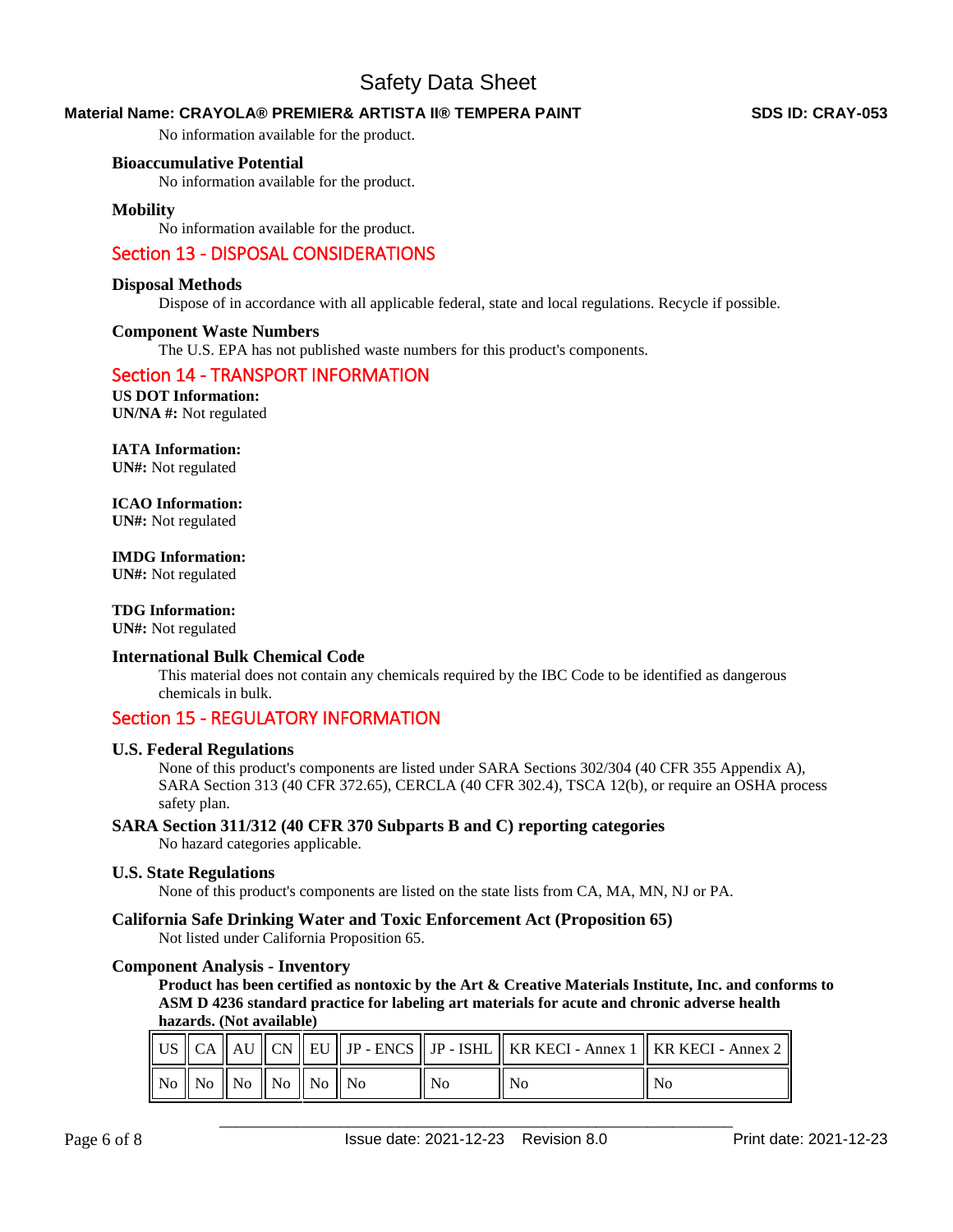### **Material Name: CRAYOLA® PREMIER& ARTISTA II® TEMPERA PAINT SDS ID: CRAY-053**

| KR - REACH CCA $  $ MX $  $ NZ $  $ PH $  $ TH-TECI $  $ TW, CN $  $ VN (Draft) $  $ |                                 |  |                |       |
|--------------------------------------------------------------------------------------|---------------------------------|--|----------------|-------|
| - No                                                                                 | $\ $ No $\ $ No $\ $ No $\ $ No |  | N <sub>0</sub> | ll No |

### Section 16 - OTHER INFORMATION

### **NFPA Ratings**

Health: 1 Fire: 1 Instability: 0 Hazard Scale:  $0 =$  Minimal  $1 =$  Slight  $2 =$  Moderate  $3 =$  Serious  $4 =$  Severe

### **Summary of Changes**

09/13/2018 - Update to Section(s) 1.

### **Preparation Date**

February 19, 2016

### **Revision date**

09/13/2018

### **Key / Legend**

ACGIH - American Conference of Governmental Industrial Hygienists; ADR - European Road Transport; AU - Australia; BOD - Biochemical Oxygen Demand; C - Celsius; CA - Canada; CA/MA/MN/NJ/PA - California/Massachusetts/Minnesota/New Jersey/Pennsylvania\*; CAS - Chemical Abstracts Service; CERCLA - Comprehensive Environmental Response, Compensation, and Liability Act; CFR - Code of Federal Regulations (US); CLP - Classification, Labelling, and Packaging; CN - China; CPR - Controlled Products Regulations; DFG - Deutsche Forschungsgemeinschaft; DOT - Department of Transportation; DSD - Dangerous Substance Directive; DSL - Domestic Substances List; EC – European Commission; EEC - European Economic Community; EIN - European Inventory of (Existing Commercial Chemical Substances); EINECS - European Inventory of Existing Commercial Chemical Substances; ENCS - Japan Existing and New Chemical Substance Inventory; EPA - Environmental Protection Agency; EU - European Union; F - Fahrenheit; F - Background (for Venezuela Biological Exposure Indices); IARC - International Agency for Research on Cancer; IATA - International Air Transport Association; ICAO - International Civil Aviation Organization; IDL - Ingredient Disclosure List; IDLH - Immediately Dangerous to Life and Health; IMDG - International Maritime Dangerous Goods; ISHL - Japan Industrial Safety and Health Law; IUCLID - International Uniform Chemical Information Database; JP - Japan; Kow - Octanol/water partition coefficient; KR KECI Annex 1 - Korea Existing Chemicals Inventory (KECI) / Korea Existing Chemicals List (KECL); KR KECI Annex 2 - Korea Existing Chemicals Inventory (KECI) / Korea Existing Chemicals List (KECL) , KR - Korea; LD50/LC50 - Lethal Dose/ Lethal Concentration; KR REACH CCA - Korea Registration and Evaluation of Chemical Substances Chemical Control Act; LEL - Lower Explosive Limit; LLV - Level Limit Value; LOLI - List Of LIsts™ - ChemADVISOR's Regulatory Database; MAK - Maximum Concentration Value in the Workplace; MEL - Maximum Exposure Limits; MX – Mexico; Ne-Non-specific; NFPA - National Fire Protection Agency; NIOSH - National Institute for Occupational Safety and Health; NJTSR - New Jersey Trade Secret Registry; Nq - Non-quantitative; NSL – Non-Domestic Substance List (Canada); NTP - National Toxicology Program; NZ - New Zealand; OSHA - Occupational Safety and Health Administration; PEL- Permissible Exposure Limit; PH - Philippines; RCRA - Resource Conservation and Recovery Act; REACH- Registration, Evaluation, Authorisation, and restriction of Chemicals; RID - European Rail Transport; SARA - Superfund Amendments and Reauthorization Act; Sc - Semi-quantitative; STEL - Short-term Exposure Limit; TCCA – Korea Toxic Chemicals Control Act; TDG - Transportation of Dangerous Goods; TH-TECI - Thailand - FDA Existing Chemicals Inventory (TECI); TLV - Threshold Limit Value; TSCA - Toxic Substances Control Act; TW – Taiwan; TWA - Time Weighted Average; UEL - Upper Explosive Limit; UN/NA - United Nations /North American; US - United States; VLE - Exposure Limit Value (Mexico); VN (Draft) - Vietnam (Draft); WHMIS - Workplace Hazardous Materials Information System (Canada).

### **Other Information**